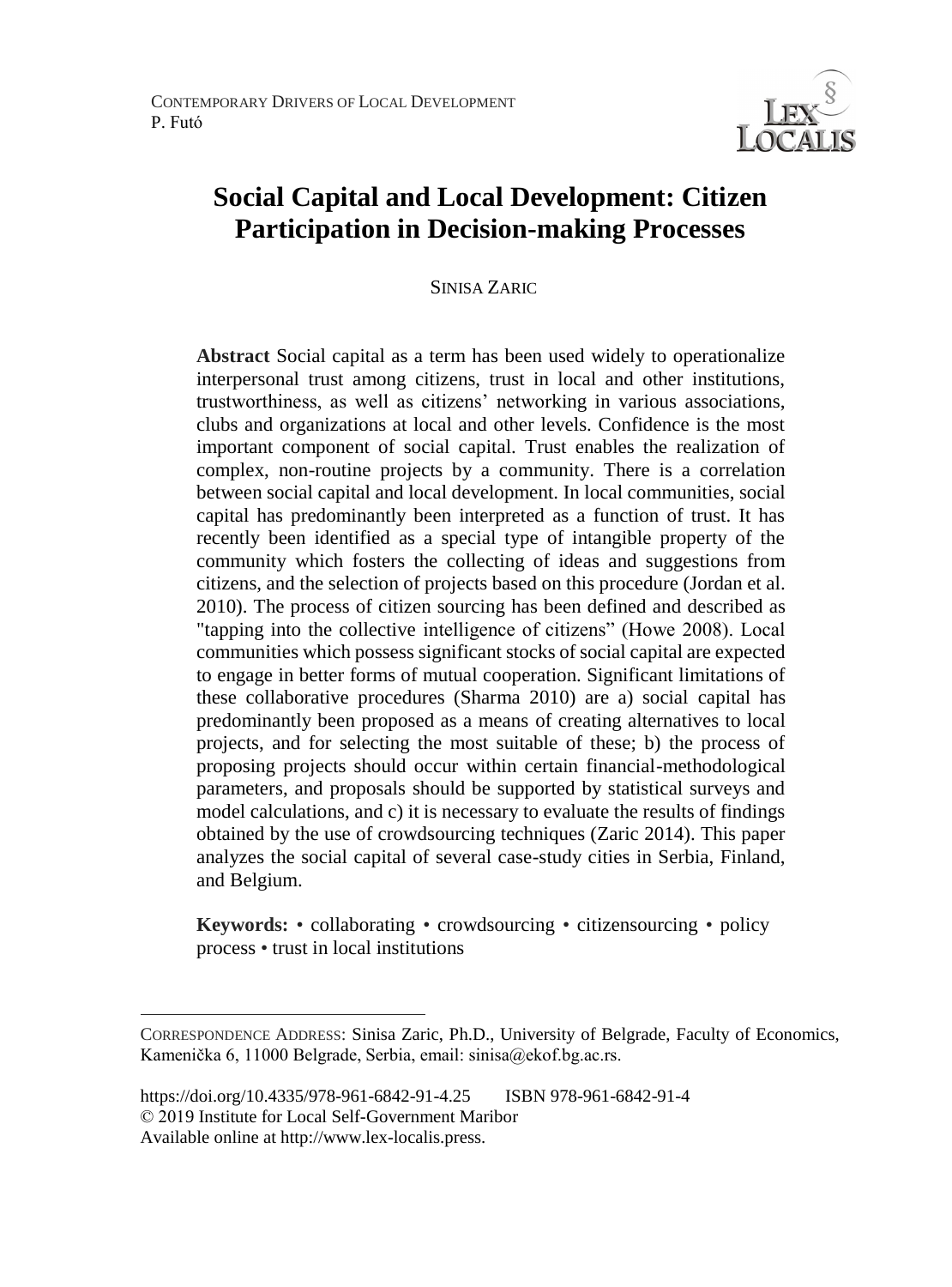### **1 From collaborative strategies to crowdsourcing, and from crowdsourcing to citizen sourcing**

Crowdsourcing is a model of problem-solving distributed among many individuals. The potential and talents of a "crowd" are sometimes also called the "power of the many". Discovering this potential is one of the most recent results of social and economic development. In the business model of crowdsourcing, the "crowd" plays a crucial role. "Citizen sourcing" is a different model that is derived from crowdsourcing: here, citizens are the focus. The aim of citizen sourcing is to involve citizens in various activities: for example, in public work or other projects of local governments.

The "power of the many" has been harnessed in the activities of a wide range of companies, such as in production processes and in marketing for designing promotional campaigns. Recently, citizen sourcing has been used as a component of the process of community development and in the planning and implementation of public projects. These remarkable participative solutions and strategies are employed for the purpose of establishing closer relationships with customers (Ogawa and Piller 2006), as well as other stakeholders or citizens.

When exploring the practices of crowdsourcing, attention should be paid to the expenses and costs of this approach and to identifying ways of reducing these. Both in terms of outsourcing and crowdsourcing, managers are investigating the possibility of getting input at a lower price. Crowdsourcing is an engaging process that is not easy to manage. Efficient crowdsourcing requires the close cooperation of different functions, departments and business lines within a company to be successful. Delegating processes to a crowd is costly, but it is more frequently efficient to do this than to outsource the process to an external company; i.e., to a subcontractor.

- In outsourcing, the partner to whom the company "delegates" a part of their process is known and is well defined.
- With crowdsourcing, on the contrary, the process is "outsourced" to an undefined group of people.

In citizen sourcing, the group of people who participate in the so-called "co-creation"<sup>1</sup> of a city – for example – are citizens. Efficient citizen sourcing has been made possible by widespread internet access and the rapid development of social media creates fertile ground for such opportunities. In the case of citizen sourcing, the inputs of citizens may help local governments or other public bodies. The point of citizen sourcing is the belief that the crowd/citizens ...

- Sometimes know more than the employees of the company or local government responsible for implementing the project in question; or
- Have some different skills, knowledge or capacities additional to the responsible internal managers; and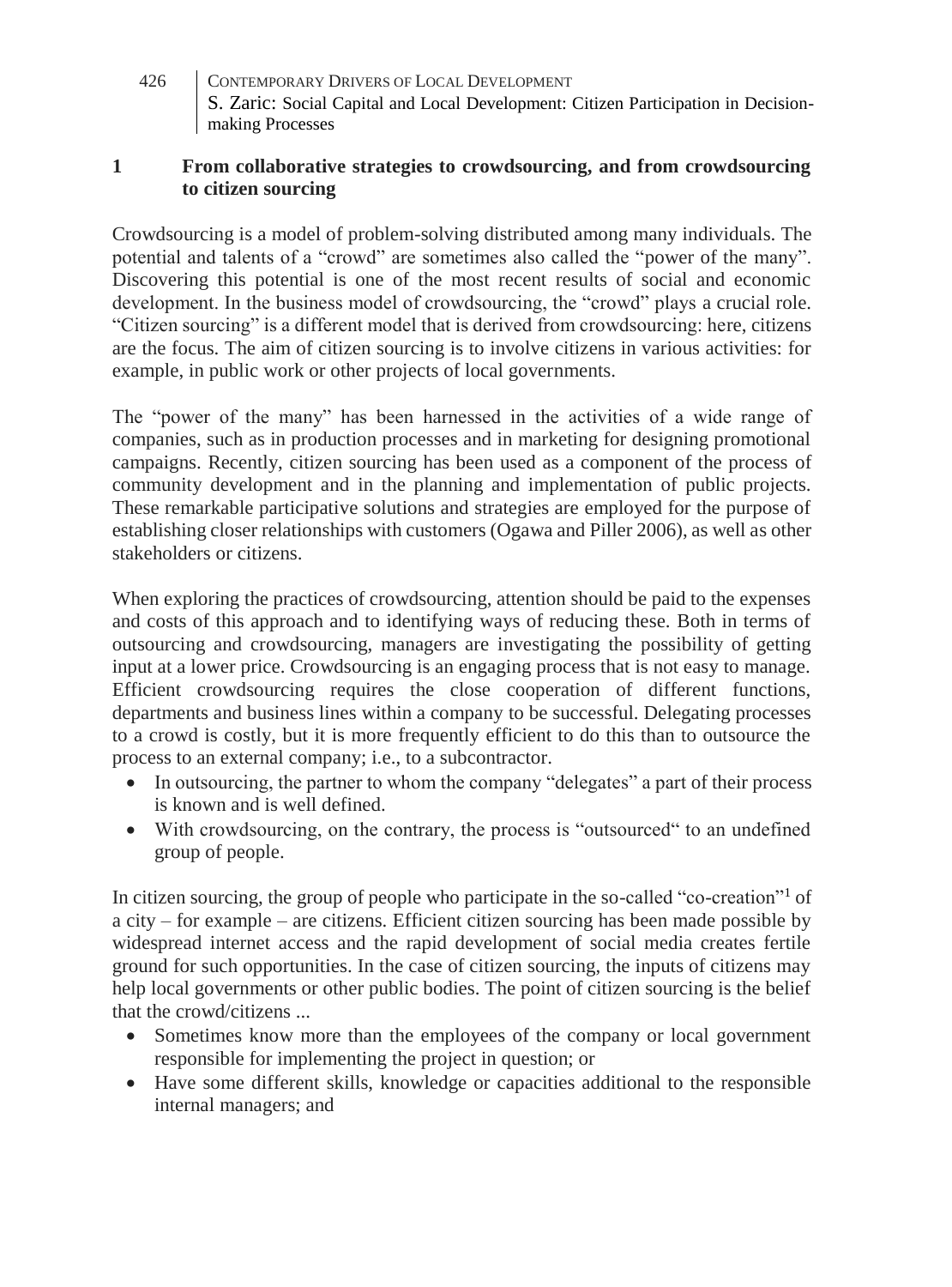- CONTEMPORARY DRIVERS OF LOCAL DEVELOPMENT S. Zaric: Social Capital and Local Development: Citizen Participation in Decisionmaking Processes 427
- Can most probably precisely express their needs, wants and perceptions. This is of crucial importance for creating inclusive and democratic local government.

### **2 From collaborative strategies to crowdsourcing and citizen sourcing**

The history of economic models offers some evidence about complete economic systems based on the participation of employees. Whether these models have been institutionalized and instrumentalized or not, these attempts are of interest to economic theory. The major examples are self-management in Yugoslavia<sup>2</sup> and "*Mitbestimung*"<sup>3</sup> in Germany. Besides these macro-level approaches, management theory has been specifically interested in the problem of how to involve employees in the process of implementing tasks and attaining the goals of a company.

In the theory of crowdsourcing, there are four basic questions which are of crucial importance:

- What does the crowd (citizens) want?
- What can the crowd (citizens) create?
- What does the crowd (citizens) think?
- What will the crowd (citizens) fund (finance)?

Crowdsourcing has been, until now, mainly thought of as a management process (Sherman 2011). However, recent approaches have also taken into consideration the fact that crowdsourcing has been successfully implemented in the processes of business, cocreation (Bruni *et al.* 2018), and in community projects implemented by local governments. Therefore, in the recent professional literature crowdsourcing has been investigated within a hybrid conceptual framework that mixes terms from business, organizational theory, technology, sociology and social psychology.

### **3 Definition of crowdsourcing: from collaborative strategies to crowdsourcing and citizen sourcing**

As with many new terms in management and marketing, the term crowdsourcing was also recently coined.<sup>4</sup> Crowdsourcing comes from the words "crowd" + "outsourcing," and the first known use of this expression can be found in writing by Jeff Howe<sup>5</sup> (Howe 2008). The term citizen-sourcing is a derivative of crowdsourcing (coined from "citizen" + "outsourcing") and, according to dictionaries of management, means outsourcing the tasks of (local) government to citizens, as a well specified part of the crowd.

Some definitions of crowdsourcing have become a part of glossaries and business dictionaries. "The practice of obtaining needed services, ideas, or content by soliciting contributions from a large group of people and especially from the online community rather than from traditional employees or suppliers".<sup>6</sup>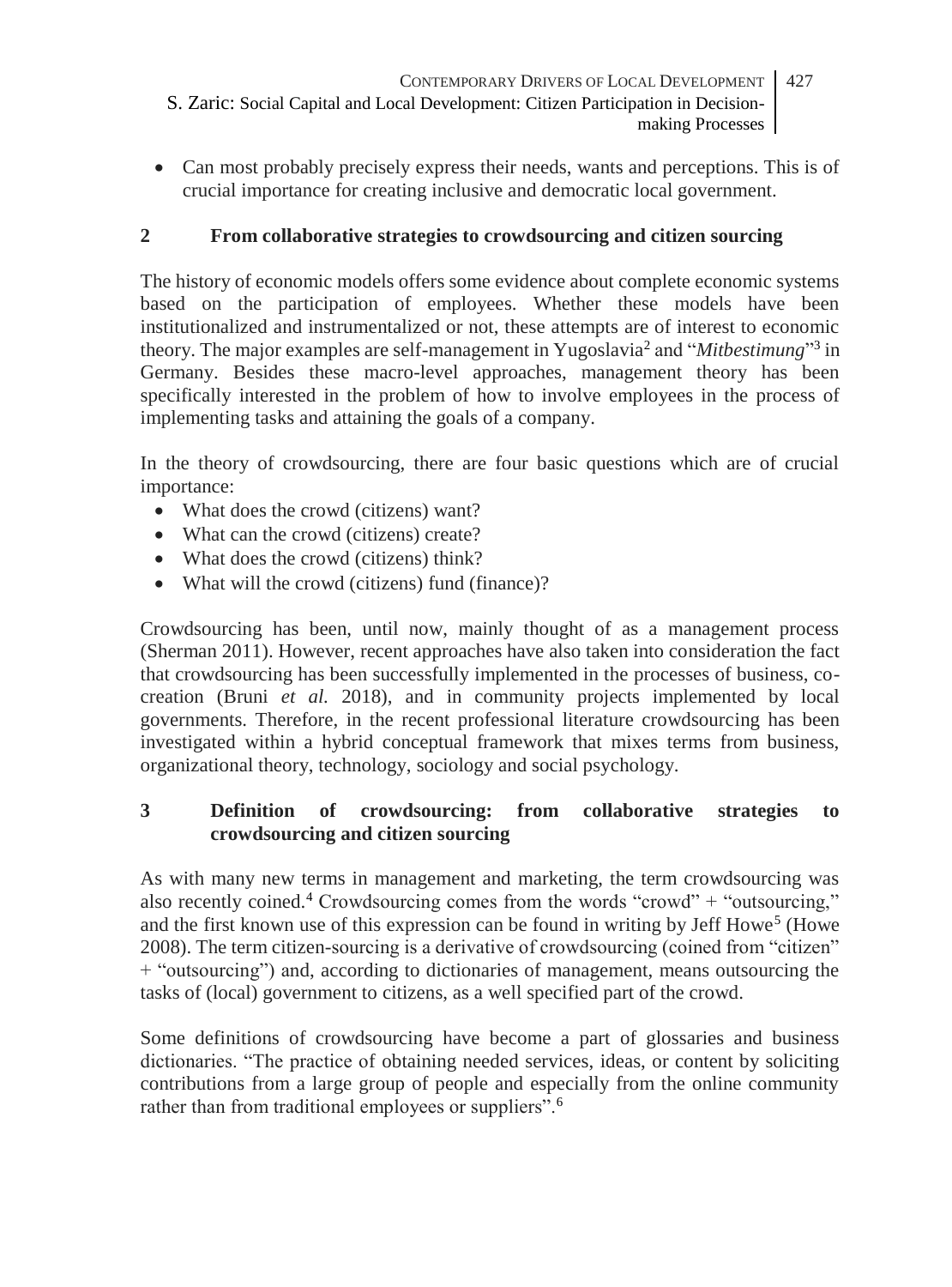Jeff Howe (2008) points to the correspondence of crowdsourcing and outsourcing. The author finds the process of outsourcing crucial for understanding crowdsourcing as a process that is driving the future of business. He states that crowdsourcing is a process that involves the [outsourcing](http://en.wikipedia.org/wiki/Outsourcing) of certain tasks to a distributed group of people. Consequently, the model of citizen sourcing concerns managing citizens' inputs in order to improve the decisions of local government. This process can occur both online and offline, and the difference between crowdsourcing/citizen sourcing and ordinary outsourcing is that tasks or problems are outsourced to an undefined public rather than a specific body, such as paid employees (Howe 2008), or paid professionals from the organizations of local government.

Recently, two authors – Estelles Arolas and Gonzales Ladron-de-Guevara – defined crowdsourcing as a type of participative online activity in which an individual, an institution, a non-profit organization or company proposes to a group of individuals of varying knowledge, heterogeneity, and number, via a flexible open call, the voluntary undertaking of a task. The authors emphasize the benefits of both sides: the crowd and the crowdsourcer:

*"The undertaking of the task, of variable complexity and modularity, and in which the crowd should participate bringing their work, money, knowledge and/or experience, always entails mutual benefit. The user will receive the satisfaction of a given type of need, be it economic, social recognition, self-esteem, or the development of individual skills, while the crowdsourcer will obtain and utilize to their advantage that what the user has brought to the venture, whose form will depend on the type of activity undertaken" (Estellés Arolas and González-Ladrón-de-Guevara 2012, 197).*

### **4 Trends: The rise of strategies that are based on the participation of many actors**

Originally, the instrument of crowdsourcing came from the business world. From the very beginning, the model was associated with certain benefits. The major costs incurred by the crowdsourcer are associated with organizing and maintaining social groups and networks. In many cases, the crowdsourcer has to introduce some form of monetary incentive to stimulate the participation of the crowd.

The respective costs are always measurable, but the associated benefits are not measurable in all cases. For example, in the case of citizen sourcing when the technique of crowdsourcing is applied to public affairs there may be measurable benefits, but those associated with the general well-being of the community are frequently intangible. The motivation of citizens (Hars and Ou 2002) comes from a desire to improve the conditions of local communities and neighborhoods through the projects that are selected and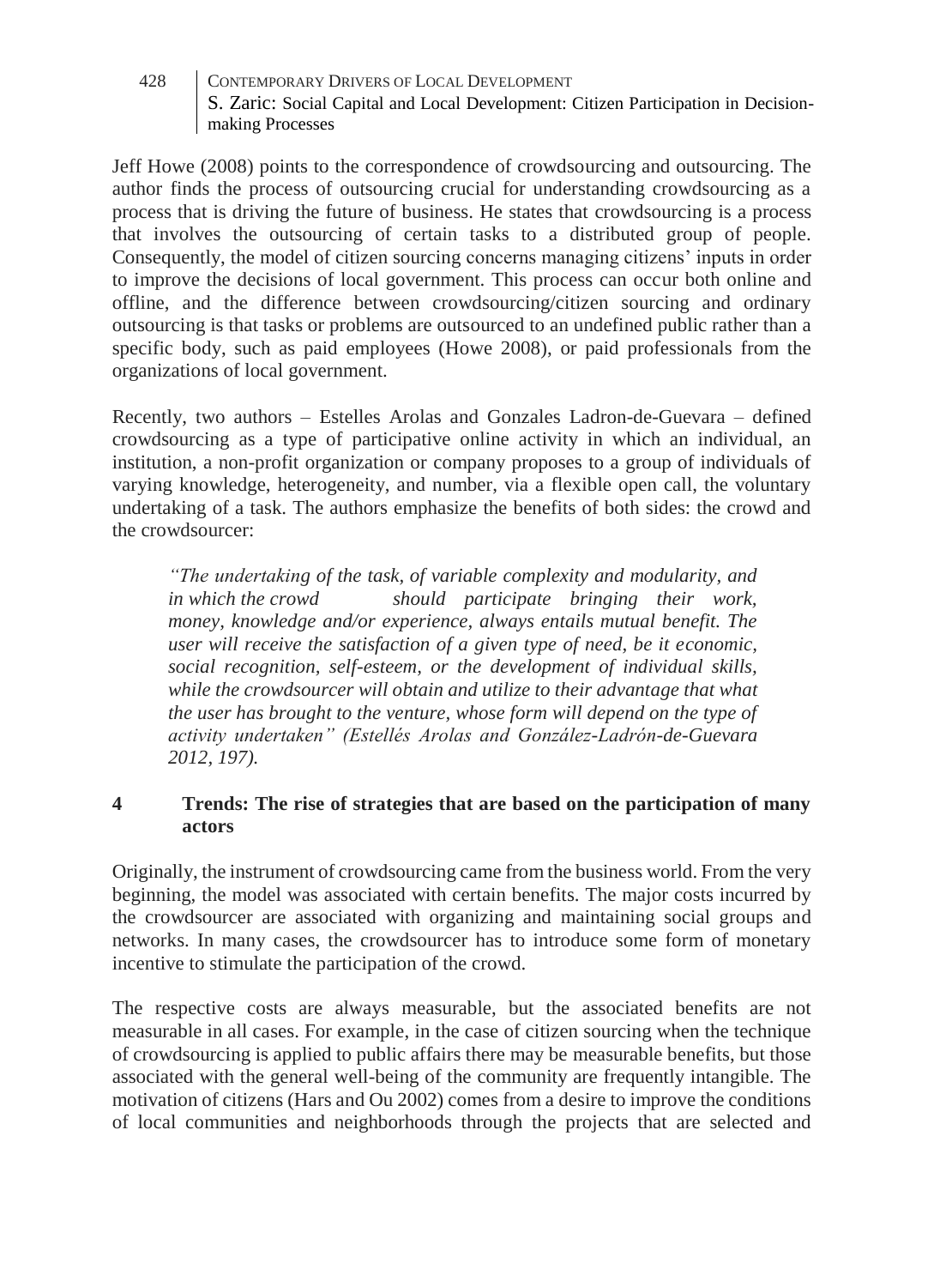implemented. However, the crowd/citizens generally participate as unpaid or underpaid innovators.

The role of members of the crowd or of participating citizens can be threefold:

- 1. As active participants they can be considered as value-adding workers or managers in the administration of a project;
- 2. They may possess capacity which represents a valuable economic asset in the project;
- 3. They may be systematically integrated into the corporate structure or may be activated within the citizen-sourcing platforms.

# **5 Types of citizen sourcing**

The technique of citizen sourcing can be applied in a rich variety of ways. Here are some of the most common areas of application:

- Various local development projects may rely on citizen sourcing. This approach is also called the collaborative development of a territory, whereby the term "territory" may refer to neighborhood, settlement or region.
- Urban planning projects involve neighborhood intervention. Such projects, as a rule, require the co-operation of a wide range of stakeholders in proposing, designing and implementing spatial interventions that improve the quality of the urban environment.
- Competitive bids in relation to specifically defined tasks or problems. In such cases, the most important task is to create platforms that can facilitate the access of citizens, improve presentation of the related ideas, and help with management activities related to collecting and processing the ideas of citizens.
- Permanent open calls. Keeping calls open is one of the more important tools in terms of creating permanent relations with creative communities and groups (Leadbeater and Miller 2004). This may be understood as part of the effort to establish so-called open government (Obama 2009). This technique may be implemented in various forms:
	- o Community reporting. This helps citizens and policymakers to become partners who provide true, authentic information about problems in local communities.
	- o Project evaluation. This technique is very much in use. Project evaluation by citizens occurs in many cities and local communities.
	- o Citizen-to-citizen support. Such support is articulated via chats and discussion forums. It can strengthen networking and generalized trust, having indirect but positive impacts on local development.<sup>7</sup>

The citizen-sourcing model puts citizens at the center of focus by identifying them as a resource. Citizen sourcing is crowdsourcing practice applied by governments with the goal of tapping into the collective intelligence of citizens. Through citizen sourcing, governments can collect ideas, suggestions and opinions from their citizens, thereby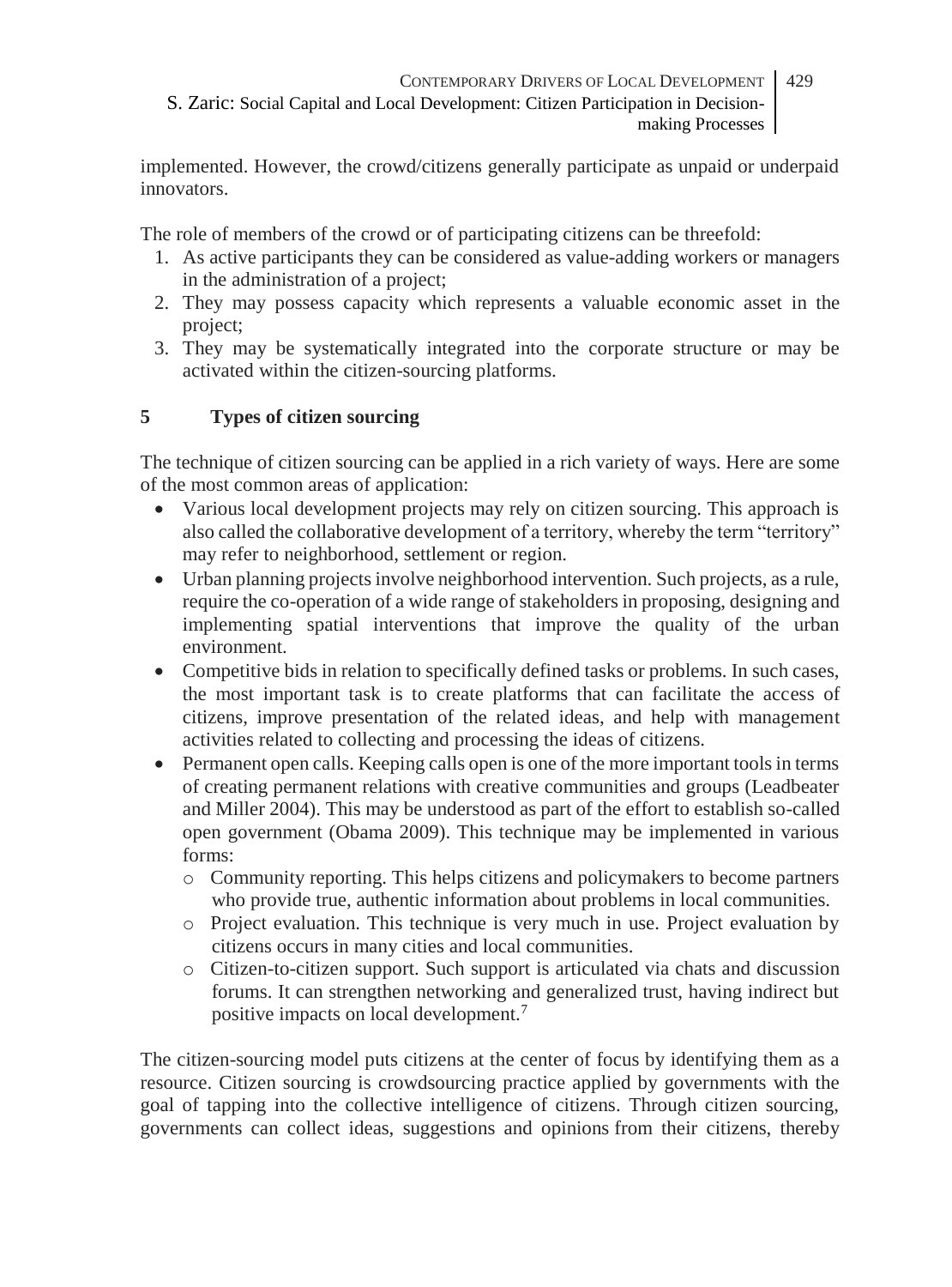creating a permanent feedback loop of communication. Thanks to modern technologies, the time has come to unlock the wisdom of the crowd and the wisdom and creative potential of citizens.

In the citizen sourcing model, cities are interpreted as powerhouses of collective intelligence. More precisely, it is citizens who are considered capable of detecting and identifying the need for local common and public goods. But the process is not only about identifying preferences and making opinions and voting available on the internet. Additionally, it is citizens who can suggest projects, select projects from various alternatives, and participate in monitoring the process of implementation of these local projects.

Citizen sourcing has its own typology and criteria for evaluation. Nam (2012) suggests a very simple dichotomy of approaches to citizen sourcing by identifying the contents as "cool" or "hot". The criterion according to which citizen sourcing project may be evaluated is the extent and impact of citizens' involvement in the decision-making process in local government projects and public policies.

# Table 1: Citizen sourcing: Cool or hot?

| Cool                                                                                                                                                                                                                                                          | Hot                               |
|---------------------------------------------------------------------------------------------------------------------------------------------------------------------------------------------------------------------------------------------------------------|-----------------------------------|
| The aim of citizen sourcing is only to<br>improve the image of the (local) government. Information creation with citizens<br>As a result of the citizen sourcing exercise,<br>the (local) government hopes to look "cool". Solution development with citizens | Service improvement with citizens |
|                                                                                                                                                                                                                                                               | Policy making with citizens       |

Source: Author's construction adapted from Nam (2012, 14; Table 2).

The proposed distinction could be enriched by inserting a third category: a "moderate" type of citizen sourcing. The "hot" type of citizen sourcing could thus delineate four activities:

- Solution development with citizens;
- Monitoring projects derived from a citizen-sourcing platform (monitoring the process, auditing facts and figures);
- Policy making with citizens;
- And public expertise (Dutton 2011).

The enriched, extended table would thus be as follows.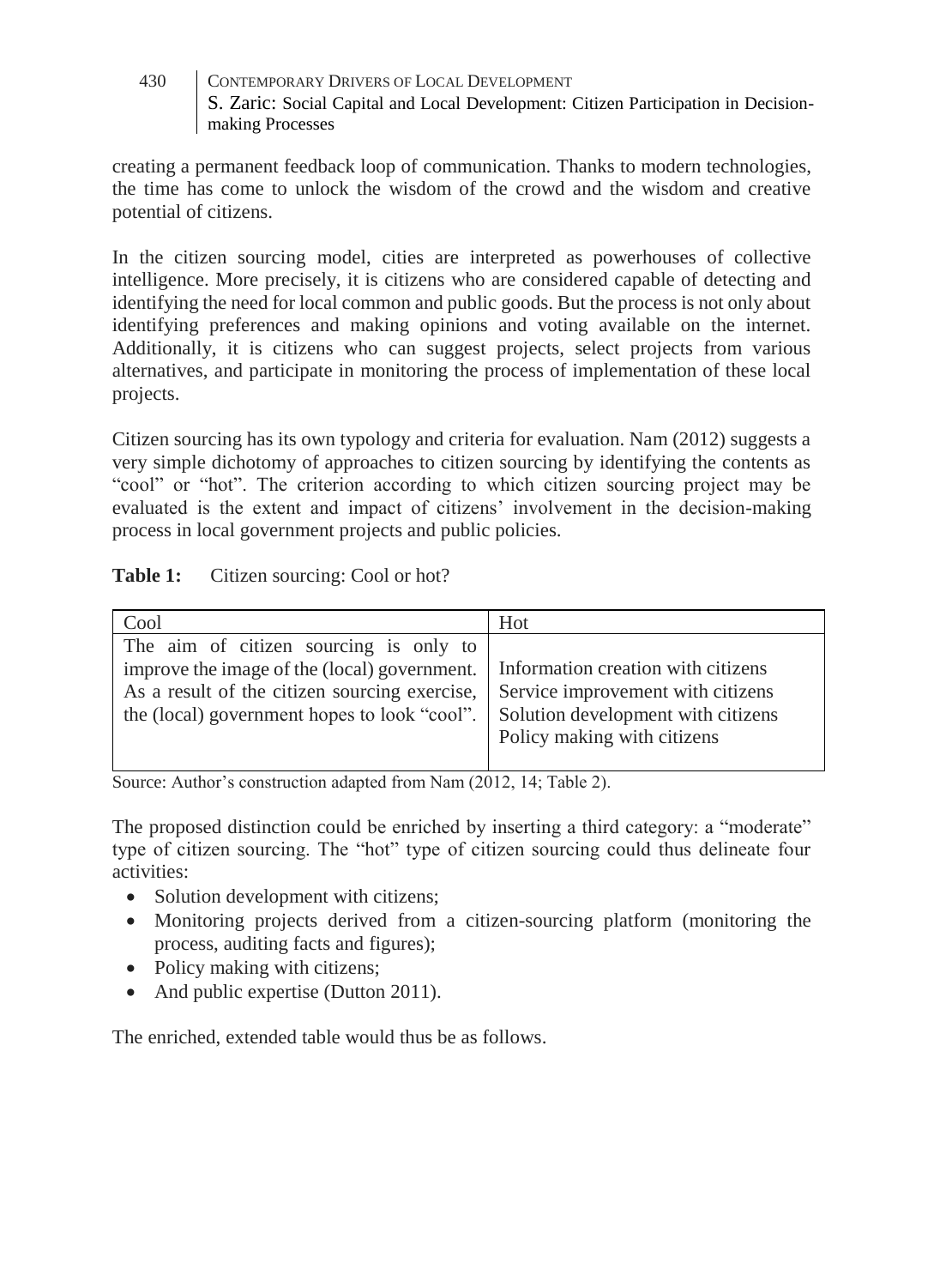| Cool                                         | Moderate                             | Hot                         |  |
|----------------------------------------------|--------------------------------------|-----------------------------|--|
| Improving the image of<br>(local) government | Information creation with            | Solution development with   |  |
|                                              | citizens                             | citizens                    |  |
|                                              |                                      | Public expertise            |  |
|                                              | Service improvement with<br>citizens | Monitoring<br>(controlling, |  |
|                                              |                                      | auditing)                   |  |
|                                              |                                      | Policymaking with citizens  |  |

**Table 2:** Citizen sourcing: Cool, moderate and hot

Source: Author's construction, adapted from Nam (2012).

This typology suggests the importance of "shaping "the crowd (e.g. citizens). While all citizens can take part in cool approaches to citizen sourcing such as image making, not all can participate in solution development, and especially in monitoring. This problem is due to the role of knowledge (See Figure 1). In these terms, one may understand citizens as a kind of specific human capital that has a significant impact on the quality and quantity of local government products/services.





Source: Bruni et al. (2018, 18).

Citizens are able to undertake certain roles in project monitoring. This does not imply that these citizens have to be certified auditors or accounting managers: it is enough if they are able to undertake performance auditing; i.e., if they are able and qualified to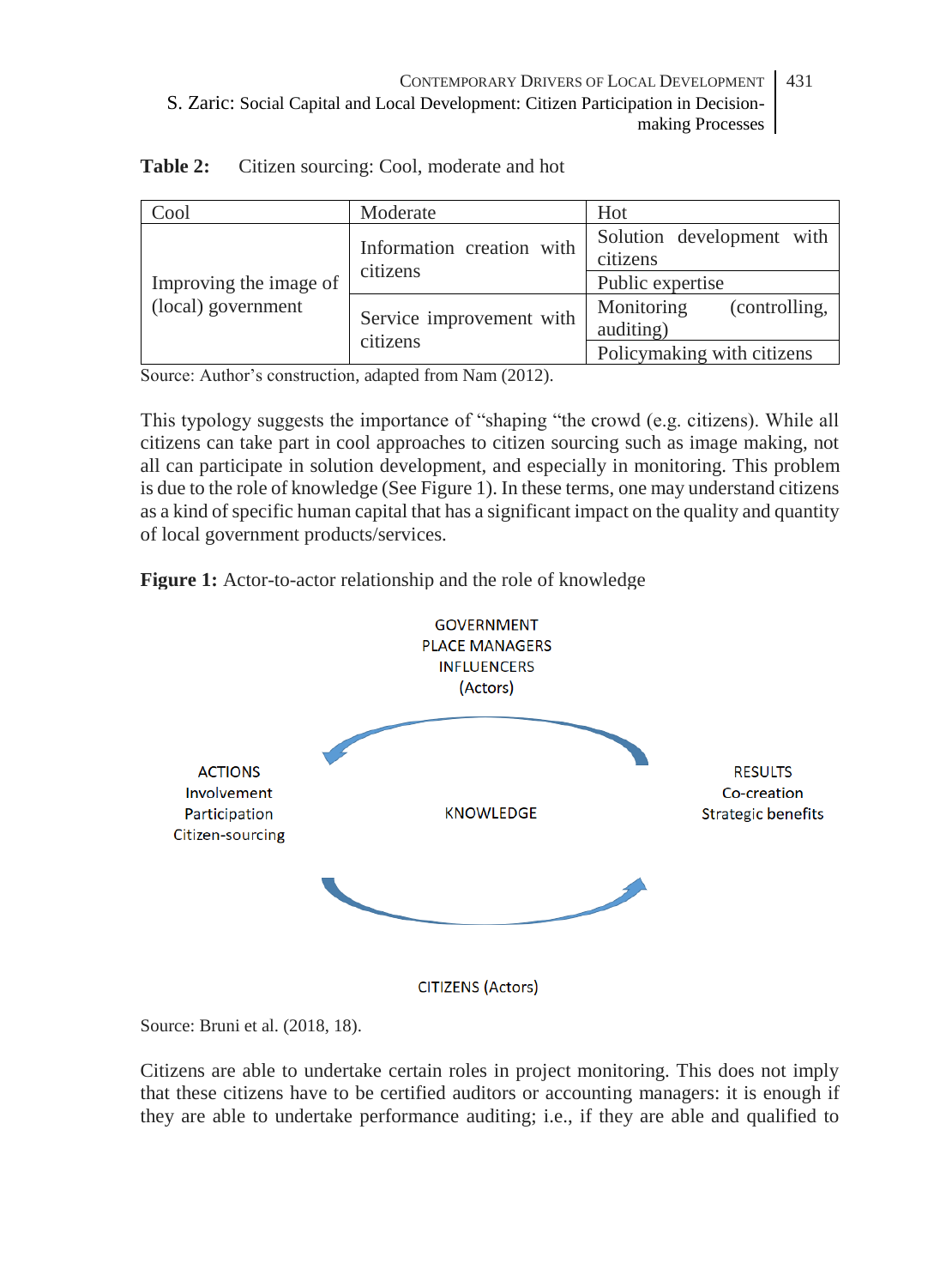evaluate whether the goals and objectives of the monitored or evaluated public project have been fulfilled.

Dilemmas arise about whether so-called "hot" activities should be limited to a restricted group of qualified citizens, or should be open to the whole body of citizens. There are arguments both for and against such kind of limitations. The supporting arguments for the former approach concern the qualifications (or lack thereof) of citizens. The "contra" arguments are inspired by the desire to adhere to the principles behind citizen sourcing and its potential for open innovation (Table 3).

The areas for the application of citizen sourcing, as described by Nam (2012), represent a matrix of possibilities for fostering the means of co-creating in local environments and community lives.

| Dimension                   | Category                                          |  |
|-----------------------------|---------------------------------------------------|--|
| Purpose                     | Image-making                                      |  |
|                             | Information creation                              |  |
|                             | Service co-production                             |  |
|                             | Problem solving                                   |  |
|                             | Project design and formulation                    |  |
|                             | Policy making                                     |  |
| Type of wisdom collected    | General opinion/supportive thinking               |  |
|                             | Professional skills and knowledge                 |  |
|                             | Innovative ideas                                  |  |
| Strategy in decision making | Contests                                          |  |
|                             | Co-working with professionals from administrative |  |
|                             | bodies                                            |  |
|                             | Wiki                                              |  |
|                             | Social networking                                 |  |
|                             | Social voting                                     |  |

| Table 3: |  |  |  | Areas of application of citizen sourcing |  |
|----------|--|--|--|------------------------------------------|--|
|----------|--|--|--|------------------------------------------|--|

Source: Author's construction, adapted from Nam (2012, 14; Table 1).

There are three main stages in the process of evaluation (design evaluation, process evaluation, and outcome evaluation – Table 4) each of which is characterized by specific evaluation criteria. In many of the completed projects of citizen sourcing in different countries (Belgium, Iceland, the USA, Colombia, and Serbia) most of the evaluation criteria have been already introduced (albeit not all of them in every project).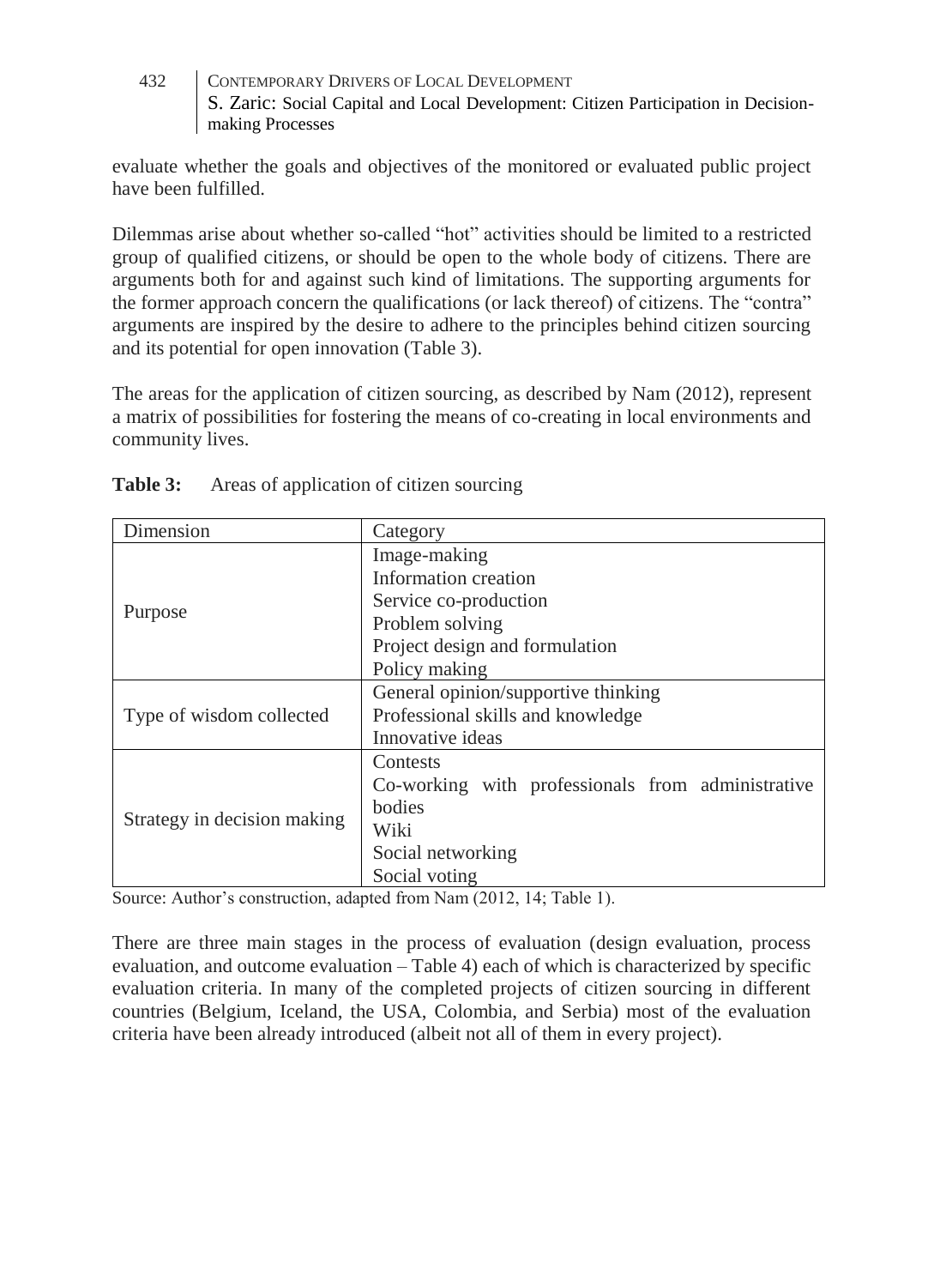| Focus              | Criteria                                               |  |  |
|--------------------|--------------------------------------------------------|--|--|
| Design evaluation  | Sociotechnical design                                  |  |  |
|                    | Functional design                                      |  |  |
|                    | Procedural design                                      |  |  |
|                    | Government 2.0 policy design                           |  |  |
|                    | Transparency                                           |  |  |
|                    | Openness of information about operations and decisions |  |  |
| Process evaluation | of government                                          |  |  |
|                    | Openness of information for participation<br>and       |  |  |
|                    | collaboration                                          |  |  |
|                    | Openness of participation and collaboration processes  |  |  |
|                    | Participation                                          |  |  |
|                    | <b>Inclusiveness</b>                                   |  |  |
|                    | Representativeness                                     |  |  |
|                    | Diversity                                              |  |  |
|                    | Collaboration                                          |  |  |
|                    | Communication                                          |  |  |
|                    | Partnership                                            |  |  |
|                    | Deliberation                                           |  |  |
| Outcome evaluation | Effectiveness                                          |  |  |
|                    | Impact                                                 |  |  |

Source: Nam (2012, 16; Table 5).

### **6 Citizen sourcing in practice, and the case of the city of Pancevo (participative budgeting)**

Citizen sourcing is a useful model for developing more inclusive and democratic cities, but its application does not look back on a longer tradition (Torres 2007). However, there are already a number of cases that offer evidence of the feasibility and practicability of applying the philosophy of crowdsourcing to the problems of local governments and local communities. Citizen-sourcing projects are present in many cities worldwide: from Latin America (e.g. in Medellin<sup>8</sup>) to Europe (e.g. in Ostend<sup>9</sup>). Some projects have became very well known and have started to serve as the benchmarks for further applications of the approach. There have been various contributions to the general methodology of the citizen-sourcing approach as a result of these many completed projects. One of them is the creation of the internet-based platform called Citizenlab*.* 10

In spite of the large number of positive outcomes of developing citizen sourcing projects, there has been a lack of a critical approach to completed initiatives. In particular, many authors have failed to recognize that this inclusive and democratic approach may be used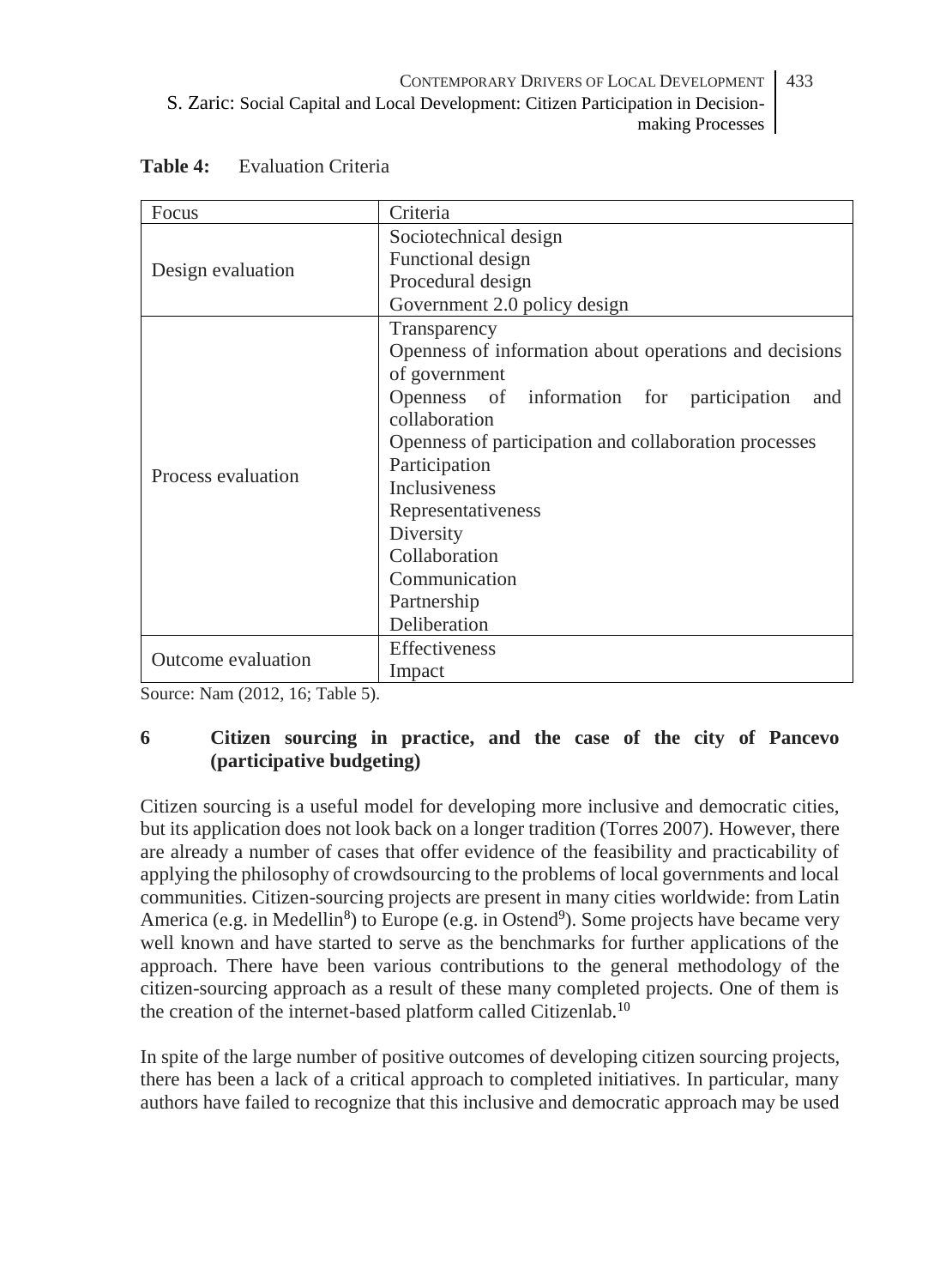to manipulate voters by giving them the illusion that they are becoming decision-making factors in community development.

In Serbia, citizen-sourcing projects are carried out under the name of "participative budgeting". These projects are supported from EU funds with the cooperation of  $BIRN<sup>11</sup>$ and NALED.<sup>12</sup> The projects involve citizens in the process of decision making and increase the transparency of economic development measures. The program has initiated the implementation of citizen-sourcing projects in ten Serbian municipalities, the city of Pančevo being one of them.

Citizen-sourcing projects involving participative budgeting – including the case-study project in Pančevo – are implemented in the following way, as a rule:

- 1. First, the budget which is available is identified, about which the opinion of citizens is collected. In many cases, this budget is a residual amount of the annual budget of the local government which remains unspent. In selected cases, however, the local government exclusively devotes finances to participative budgeting in order to facilitate the co-production of public services and municipal activities (Cassia and Magno 2009).
- 2. The second step consists of elaborating and investigating various alternative ideas and attaching budget lines and costs to the related hypothetical tasks.
- 3. The third step is to vote on the previously defined alternatives and to compare the number of "likes" and "dislikes" associated with them.
- 4. Finally, the chosen project is implemented.

The framework of the Pančevo participative budgeting project for 2016 was based upon six characteristics.

- For the year 2016, the budget to be decided on was approximately five million dinars (cca, 42,000 euros).
- The proposed and selected projects had to conform with the aims and constraints defined by the document *Strategy for development of the city of Pančevo for the period 2014–2020*. 13
- The project proposals had to fit into one of four areas: they had to be either ecological [pro-environmental], or cultural, or social proposals, or facilitate industrial development.
- The call for proposals and the ideas received were completely transparent to the public.
- The compilation of the shortlist and the selection of proposals had to be carried out by the local municipality team on the basis of the following criteria: a) to what extent the project proposal was clear and feasible; b) how well the project proposal matched the priorities defined by the aforementioned "Strategy…".; and, c) the required financial resources.
- The project proposals were uploaded and presented on the internet and the winning entry was decided based on the number of "likes" received by each proposal.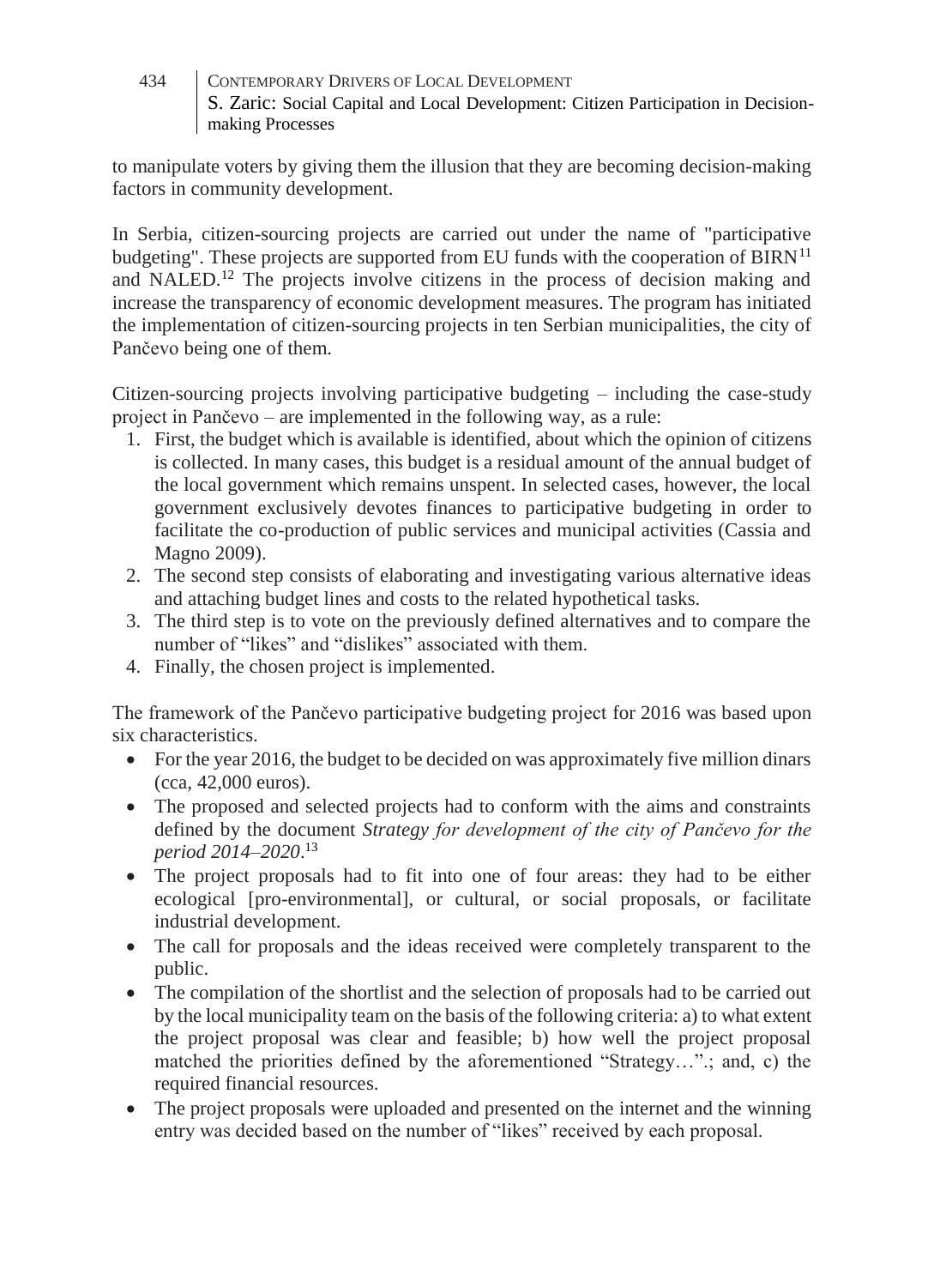One of the critical aspects of citizen sourcing is motivating citizens to take part in initiatives (Brabham 2009) and, crucially, getting them engaged in the development of solutions, monitoring and performance auditing, and ultimately policy making. Since the level of trust towards institutions is relatively low in Serbia, the response rate to the participative budgeting call of the Municipality of Pančevo was also relatively low.

In total, 903 votes were collected, a number which was evaluated by the Pančevo municipality as a good response. Four project proposals were nominated, with the results being as follows:<sup>14</sup>

- Purchasing a catamaran boat for tourists 353 votes;
- Developing cultural-tourist paths  $-279$  votes;
- Renovating the public clocks in the city  $-194$  votes;
- Publishing a services guide to the city of Pančevo  $-77$  votes.

The process of evaluation was based on a table that included some well-defined criteria:

- The project should be important to the city; its deliverables should significantly improve the quality of life in Pančevo (1–5 points).
- The project should be understandable to citizens, and the recommended intervention should serve some specific need of the city (1–5 points).
- The benefits of the project should be enjoyable by a huge number of citizens  $(1–5)$ points).
- The project costs should be small  $(1–5 \text{ points})$ .
- The implementation period should be short  $(1–5 \text{ points})$ .

As a result of the voting, Pančevo obtained a catamaran boat for cruising on the nearby Timiș river.<sup>15</sup>

Critical evaluation of this example reveals the following facts:

- For this proposed project only some 353 citizens voted from a total of 76,200 inhabitants living in the urban area.<sup>16</sup>
- Pančevo is known as an industrial city (it has major processing industries), and has pollution-related problems. The nomination of the tourist boat as the winning option from the participative budgeting process signifies that the local government is dealing with peripheral problems that are not of crucial importance.
- As a general conclusion, it seems that in the process of launching a citizen-sourcing project the local administration should have started from the principles contained in theories of local economic development and should have assessed more thoroughly its resources and capacities (Blakely and Bradshaw 2006). Starting from the right place is critical from the point of view of the success of participative budgeting projects (Loukis 2018).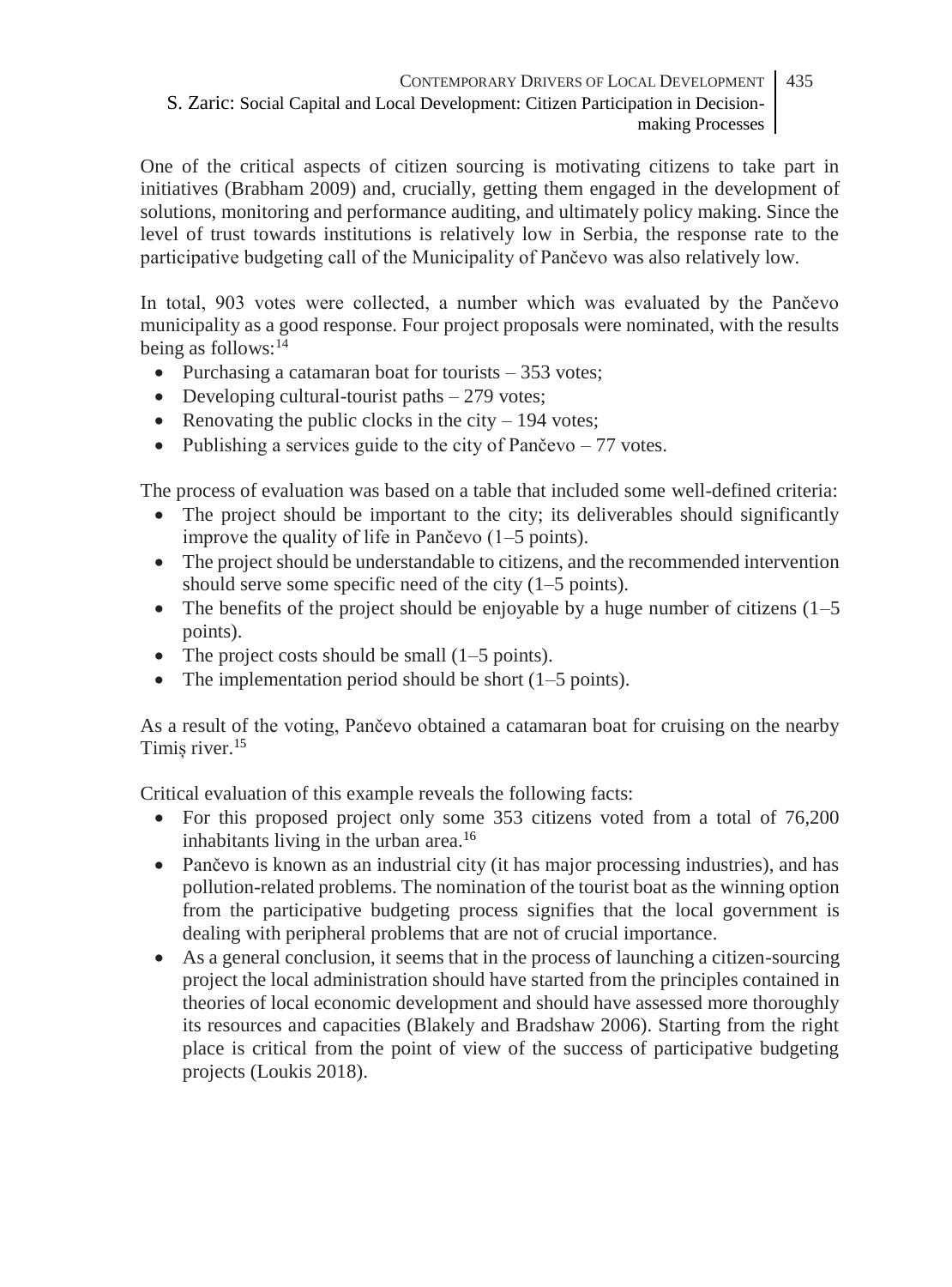#### **7 Conclusions**

Integrating the ideas and knowledge of citizens through the process of fostering cooperation between citizens and local governments is a dynamic and sensitive task (Surowiecki 2004). Crowdsourcing techniques and the results thereby obtained rely on outcomes previously generated in the area of business. Citizen sourcing could benefit from the collection of successful case studies of commercial crowdsourcing and from citizen sourcing projects, as well as from learning the lessons of crowdfunding platforms, as summarized in publications and studies that address the topic. Schmidthuter and Hilgers (2017) are right when they state that studies and research on citizen sourcing are lacking compared to the range of publications about the business applications of crowdsourcing. ICT-based methods (Bertot *et al.* 2010a; Bertot *et al.* 2010b) were first introduced by companies. In particular, crowdfunding platforms established by the socalled creative industry have been very significant contributors. The technique is increasingly implemented by government agencies in the framework of citizen-sourcing projects.

Evidence collected from local communities such as Pančevo (Serbia), Ostende, Hasselt, Brussels (Belgium), Reykjavik (Iceland), Medellin (Colombia), etc. confirm the fact that collaborative strategies, including crowdfunding and citizen sourcing, have a better chance of being successful in those cities and regions which are characterized by bigger stocks of social capital (Beugelsdijk and van Schaik 2005). The level of generalized trust and institutional trust (Parent *et al.* 2005) drives the willingness of citizens (Lukensmeyer and Torres 2008) to participate in calls and to select and manage projects in local communities. An analysis of the success of citizen-sourcing projects in Flanders (Belgium) shows that there is a positive correlation between the success of citizen sourcing on the one hand, (Ostend, Hasselt, etc.) and the level of social capital as measured at the level of European regions. In particular, trust scores at the NUTS 1 level in Europe are highest for Flanders, Belgium.

#### **Notes:**

<sup>1</sup> "Co-creation" is defined by Wikipedia (2019) as follows: "Co-creation is a management initiative, or form of economic strategy, that brings different parties together (for instance, a company and a group of customers), in order to jointly produce a mutually valued outcome". Available at: https://en.wikipedia.org/wiki/Co-creation (15 March, 2019).

<sup>2</sup> "Self-management" is defined by Wikipedia (2019) as follows: "Workers' self-management (also referred to as self-management, labor management, autogestión, workers' control, industrial democracy, democratic management, and worker cooperative) is a form of organizational management based on self-directed work processes on the part of an organization's workforce". Available at: https://en.wikipedia.org/wiki/Workers%27\_self-management (15 March, 2019).

3 "*Mitbestimmung*" is defined by Wikipedia (2019) as follows: "Codetermination in Germany is a concept that involves the right of workers to participate in management of the companies they work for. Known as Mitbestimmung, the modern law on codetermination is found principally in the Mitbestimmungsgesetz of 1976. The law allows workers to elect representatives (usually trade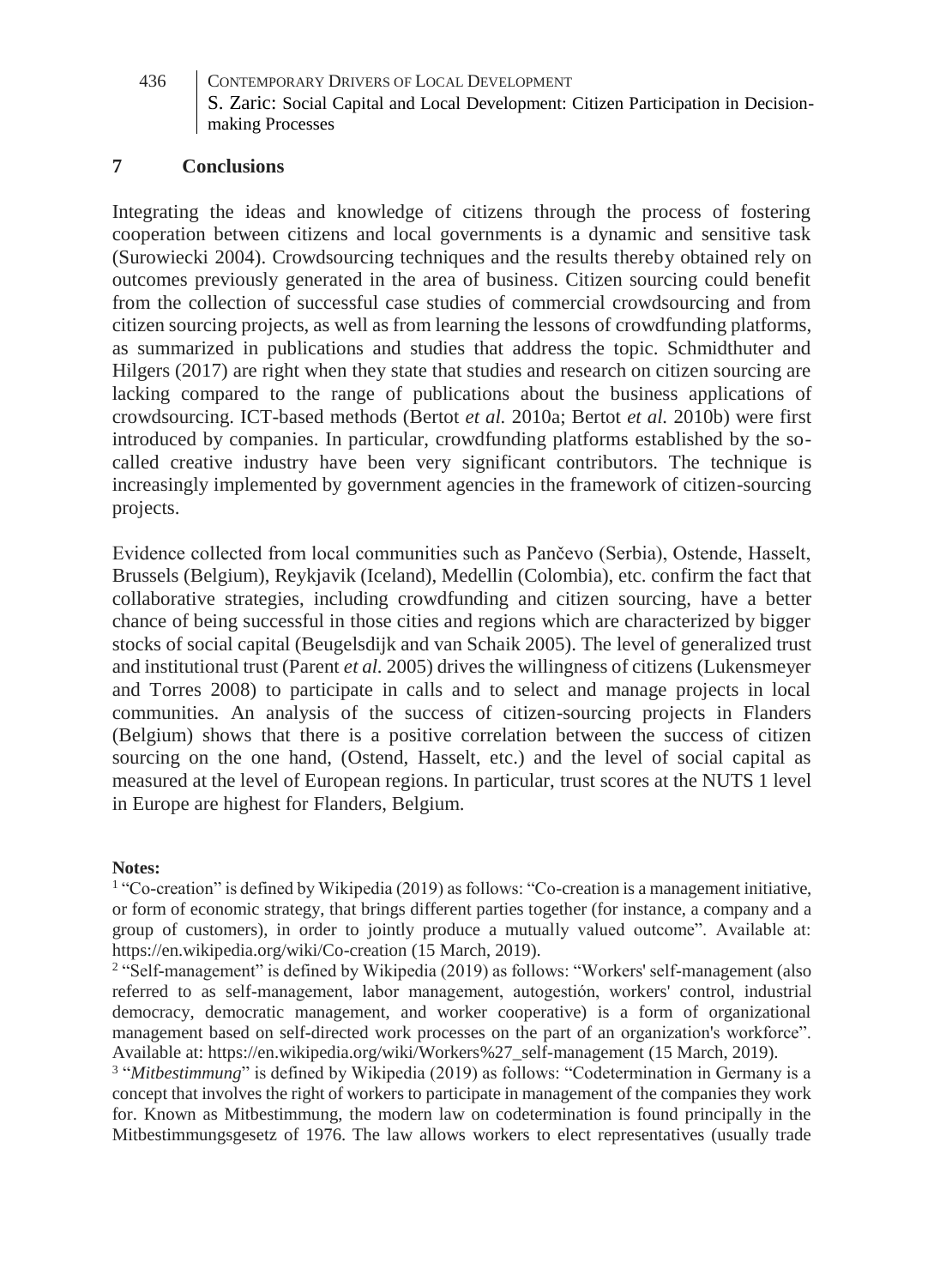- union representatives) for almost half of the supervisory board of directors". Available at: https://en.wikipedia.org/wiki/Codetermination\_in\_Germany (15 March, 2019).

<sup>4</sup> Examples of other management and marketing terms that have been coined relatively recently include e-commerce, telemarketing, stakeholder, etc.

5 Jeff Howe is a technology and management journalist and theoretician who in 2005, together with Mark Robinson as editors of the technology periodical "Wired", coined the term "crowdsourcing" to describe how businesses were using the internet to "outsource work to the crowd".

<sup>6</sup> Defined by the Merriam Webster Dictionary. Available at: https://www.merriamwebster.com/dictionary/crowdsourcing (15 March, 2019).

<sup>7</sup> Another example of crowdsourcing is the "Coop-Online Coach" in Switzerland: a site where users can trade information about healthy eating and exercise. Available at: www.coopcoach.ch (15 March, 2019).

<sup>8</sup> The website "Mi Medellin" is a citizen-sourcing initiative of the city of Meddelin (Columbia). See: http://www.mimedellin.org/ (15 March, 2019).

<sup>9</sup> Oostende is a city of more than 70,000 inhabitants in Belgium. In 2018 its local government launched a project which aims at asking citizens for their creative ideas to improve life in the city on an ongoing basis (CitizenLab 2019). See: https://www.citizenlab.co/case-studies-en/ostend (5 March, 2019).

<sup>10</sup> CitizenLab is a Brussels-based company that produces citizen participation software for local governments to help them engage citizens and drive better policy decisions. See: https://www.citizenlab.co/ (5 March, 2019).

 $11$  BIRN is the abbreviation for the Balkan Investigative Reporting Network. This is a civil sector organization for advancing critical journalism. See: [http://www.birnsrbija.rs](http://www.birnsrbija.rs/) (15 March, 2019).

 $12$  NALED is a civil sector organization designed to promote Local Economic Development. Its name is an abbreviation for *Nacionalna Alijansa za Lokalni Ekonomski Razvoj* (National Alliance for Local Economic Development). See: http://naled.rs/ (15 March, 2019).

<sup>13</sup> The document is available at: http://www.pancevo.rs/sadrzaj/uploads/2014/07/City-of-Pancevo-Development-Strategy.pdf (15 March, 2019).

Report on the results of the participative budgeting voting. See: <http://www.pancevo.rs/vesti/rezultati-glasanja-u-okviru-projekta-participativno-budzetiranje/> (15 March, 2019).

<sup>15</sup> Report on the implementation of the project involving the purchase of a catamaran by the city. See<http://www.pancevo.rs/vesti/pancevo-dobilo-svoj-katamaran-panuku/> (15 March, 2019).

<sup>16</sup> Data retrieved from: https:/en.wikipedia.org/wiki/Pancevo (15 March, 2019).

#### **References:**

- *Balkan Investigative Reporting Network (BIRN)* (2019) available at: http://www.birnsrbija.rs (March 15, 2019).
- Bertot, J. C., Jaeger, P. T. & [Grimes,](https://www.sciencedirect.com/science/article/pii/S0740624X10000201#!) J. M. (2010a) Using ICTs to create a culture of transparency: E-government and social media as openness and anti-corruption tools for societies, *Government Information Quarterly,* 27(3), pp. 264–271.
- [Bertot,](https://www.sciencedirect.com/science/article/pii/S0740624X10000201#!) J. C., [Jaeger,](https://www.sciencedirect.com/science/article/pii/S0740624X10000201#!) P. T. & [Grimes,](https://www.sciencedirect.com/science/article/pii/S0740624X10000201#!) J. M. (2010b) *Crowd-sourcing transparency: ICTs, social media, and government transparency initiatives*. Proceedings of the 11th Annual International Conference on Digital Government Research, Pueblo, Mexico, May 17–20 May.
- [Beugelsdijk,](https://www.sciencedirect.com/science/article/pii/S0176268004000886#!) S. & [van Schaik,](https://www.sciencedirect.com/science/article/pii/S0176268004000886#!) T. (2005) Social capital and growth in European regions: an empirical test, *European Journal of Political Economy,* [21\(2\)](https://www.sciencedirect.com/science/journal/01762680/21/2), pp. 301–324.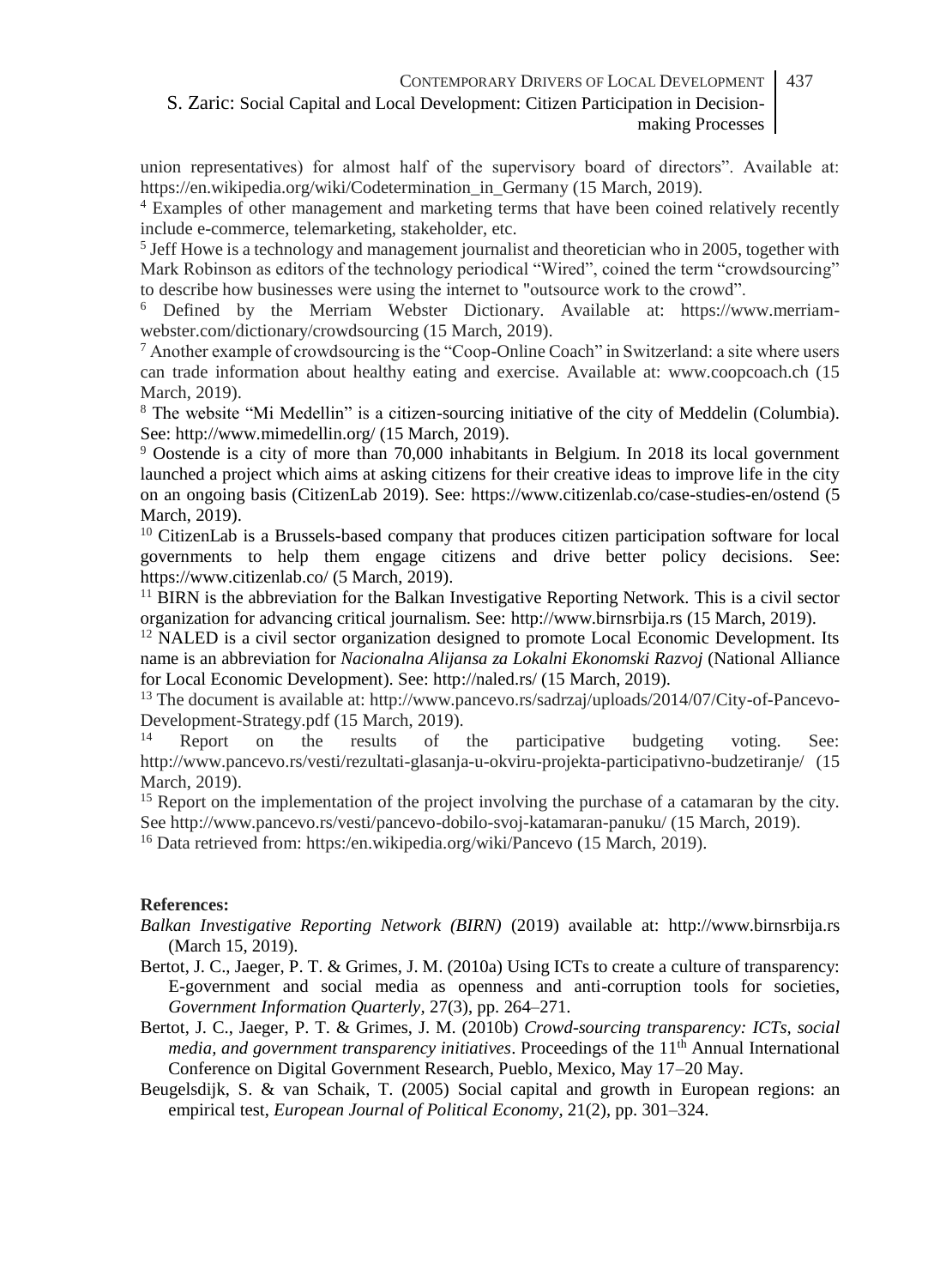- 438 CONTEMPORARY DRIVERS OF LOCAL DEVELOPMENT S. Zaric: Social Capital and Local Development: Citizen Participation in Decisionmaking Processes
- Blakely, J. & Bradshaw, T. (2006) *Planning Local Economic Development: Theory and Practice* (California: Sage Publications Inc.).
- Brabham, D. C. (2009) *Moving the crowd at Threadless: Motivations for participation in a crowdsourcing application*. Paper presented at the annual convention of the Association for Education in Journalism and Mass Communication (AEJMC), Boston, United States, 5–8 August.
- Bruni, R., Zaric,S. & Sansone, M. (2018) The power of knowledge of the citizens, *Knowledge,* 25(1), pp. 15–22.

Cassia, F. & Magno,F. (2009) Public services co-production: Exploring the role of citizen orientation, *International Journal of Quality and Service Sciences,* 1(3), pp. 334–343.

- *CitizenLab* (2019) available at: https://www.citizenlab.co/ (March 15, 2019).
- *Coop-Online Coach* (2019) available at: www.coopcoach.ch (March 15, 2019).
- Dutton, W. H. (2011) *Networking distributed public expertise: Strategies for citizen sourcing advice to government. One of a Series of Occasional Papers in Science and Technology Policy* (Washington D.C.: Institute for Defense Analyses), available at: http://ssrn.com/abstract=1767870 (March 15, 2019).
- Estelles-Aloras, E. & Gonzalez-Landron-de-Guevara, F. (2012) Towards an integrated crowdsourcing definition, *Journal of Informational Science,* 38(2), pp. 189–200.
- Hars, A. & Ou, S. (2002) Working for free? Motivations for participating in open source projects, *International Journal of Electronic Commerce,* 6(3), pp. 25–39.
- Howe, J. (2008) *Crowdsourcing - Why the Power of the Crowd is Driving the Future of Business* (New York: Crowd Business).
- Jordan, J. L., Anil, B. & Munasib,A. (2010) Community Development and Local Social Capital, *Journal of Agricultural and Applied Economics,* 42(1),pp. 143–159.
- Leadbeater, C. & Miller, P. (2004) *The Pro-Am Revolution: How Enthusiasts Are Changing Our Economy and Society,* available at: https://www.demos.co.uk/files/proamrevolutionfinal.pdf (March 15, 2019).
- Loukis, E. (2018) Citizen-Sourcing for Public Policy Making: Theoretical Foundations, In: Gil-Garcia, J. R., Pardo, T. A. & Luna-Reyes, L. F. (eds.) *Policy Analytics, Modelling and Informatics (Innovative Tools for Solving Complex Social Problems)* (Basel: Springer), pp. 179–203..
- Lukensmeyer, C. J. & Torres, L. H. (2008) Citizensourcing: Citizen participation in a networked nation*,* In: Yang, K. & Bergrud, E. (eds.) *Civic engagement in a network society* (Charlotte, NC: Information Age Publishing), pp. 207–233.
- *Merriam Webster Dictionary* (2019) available at: https://www.merriamwebster.com/dictionary/crowdsourcing (March 15, 2019).
- *Mi Medellin* (2019) available at: http://www.mimedellin.org/ (March 15, 2019).
- *Nacionalna Alijansa za Lokalni Ekonomski Razvoj (National Alliance for Local Economic Development; NALED)* (2019) available at: http://naled.rs/ (March 15, 2019).
- Nam, T. (2012) *S*uggesting frameworks of citizen-sourcing via Government 2.0*.*, *Government Information Quarterly,* 29(1), pp. 12–20.
- Obama, B. (2009) *Memorandum for the heads of executive departments and agencies: Transparency and open government,* January 21, available at: https://obamawhitehouse.archives.gov/the-press-office/transparency-and-open-government (March 15, 2019).
- Ogawa, S. & Piller,F. (2006) Collective Customer Commitment: Turning Market Research Expenditures into Sales, *MIT Sloan Management Review,* 47(2), pp. 65–71.